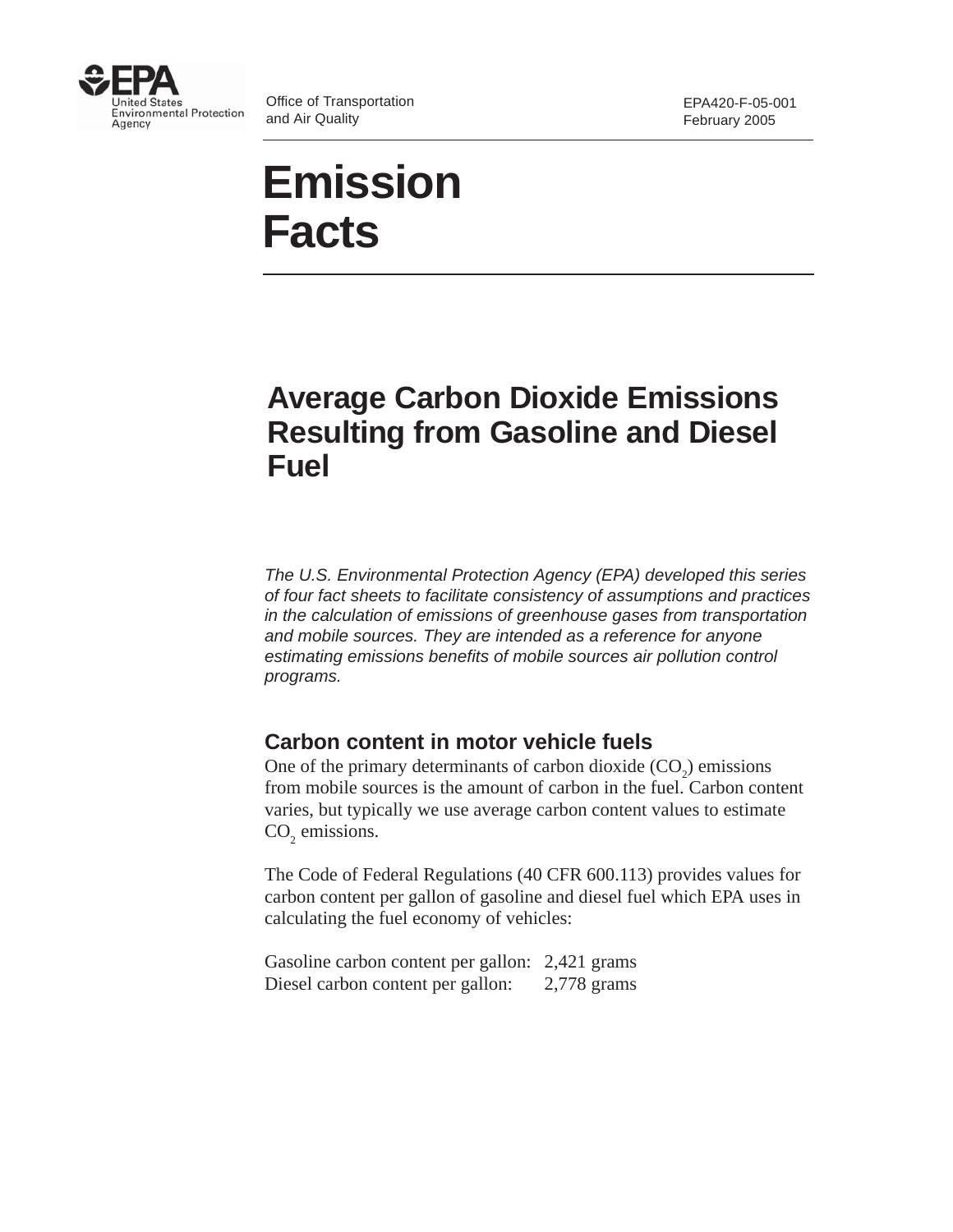Note that for the "Inventory of U.S. Greenhouse Gas Emissions and Sinks," EPA estimates  $CO_2$  emissions from fuel from the heat content of the fuel and carbon content coefficients in terms of carbon content per quadrillion BTU (QBTU), using data from the Energy Information Administration (EIA). EIA's numbers are derived from carbon content by mass, and equate to roughly the same carbon content per gallon of fuel as the values provided in 40 CFR 600.113. EPA uses heat content data from Energy Information Administration's (EIA) "Annual Energy Outlook 2003" and carbon content from EIA's "Emissions of Greenhouse Gases in the United States, 2000."

Note also that these estimates are based only on an average carbon content of conventional gasoline and diesel fuel, and do not specifically address the impact of fuel additives such as ethanol or methyl tertiarybutyl ether (MTBE) that may depend on the feedstock.

### **Calculating CO2 emissions**

The Intergovernmental Panel on Climate Change (IPCC) guidelines for calculating emissions inventories require that an oxidation factor be applied to the carbon content to account for a small portion of the fuel that is not oxidized into  $CO_2$ . For all oil and oil products, the oxidation factor used is 0.99 (99 percent of the carbon in the fuel is eventually oxidized, while 1 percent remains un-oxidized.) $<sup>1</sup>$ </sup>

Finally, to calculate the  $CO_2$  emissions from a gallon of fuel, the carbon emissions are multiplied by the ratio of the molecular weight of CO<sub>2</sub> (m.w. 44) to the molecular weight of carbon (m.w.12): 44/12.

CO<sub>2</sub> emissions from a gallon of gasoline = 2,421 grams x 0.99 x (44/12)  $= 8,788$  grams  $= 8.8$  kg/gallon  $= 19.4$  pounds/gallon

CO<sub>2</sub> emissions from a gallon of diesel = 2,778 grams x 0.99 x  $(44/12)$  =  $10,084$  grams = 10.1 kg/gallon = 22.2 pounds/gallon

*Note: These calculations and the supporting data have associated variation and uncertainty. EPA may use other values in certain circumstances, and in some cases it may be appropriate to use a range of values***.**

<sup>&</sup>lt;sup>1</sup> Based on emissions data, EPA's Office of Transportation and Air Quality (OTAQ) is currently examining whether this fraction is higher (closer to 100 percent) for gasoline.